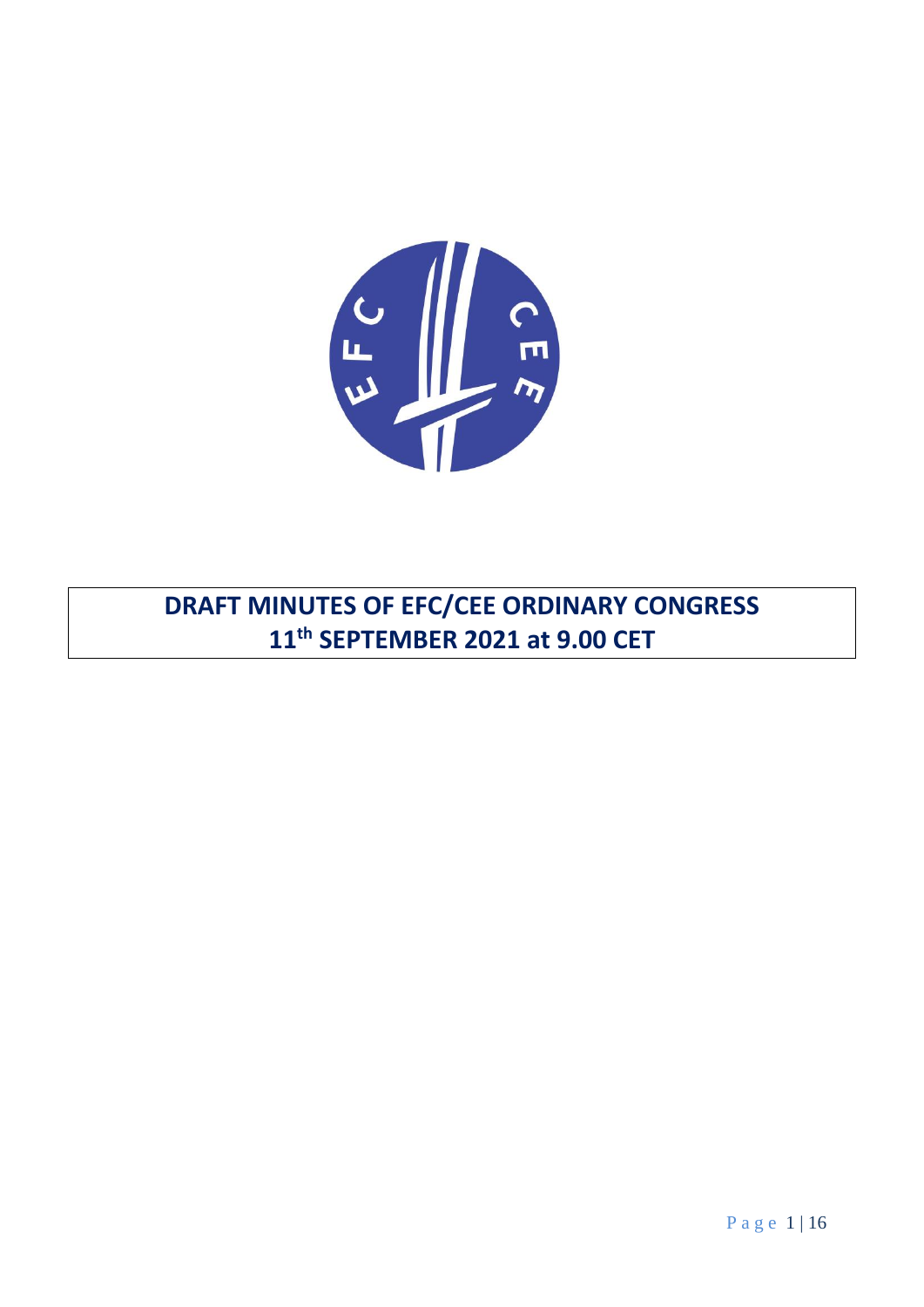# **AGENDA**

- **1. Mandates Commission designation and determination of powers**
- **2. Validation of Federations present and proxies**
- **3. Electoral Bureau designation and determination of powers**
- **4. Welcome of the President Stanislav Pozdnyakov and approval of the President's message**
- **5. Approval of the Minutes of the Virtual Ordinary Congress 2020**
- **6. Annual Report of Secretary General Jacek Slupski**
- **7. Financial Report of Treasurer Nuala McGarrity**
- **8. Report of Auditors**
- **9. EFC Budget 2022 and working plan**
- **10. Changes in EFC Statutes**
- **11. Changes in EFC Internal Rules**
- **12. Designation of Auditors for 2021**
- **13. Candidates for European Championships in 2022 and subsequent years (Cadet/Junior, U-23, Seniors)**
- **14. Miscellaneous**

Secretary General Jacek Slupski welcomed special guests who had accepted the invitation:

- 1. Spyros Capralos President, European Olympic Committee
- 2. Emmanuel Katsiadakis Secretary General, FIE
- 3. Nathalie Rodriguez CEO, FIE
- 4. Vitaly Logvin President, Pan American Fencing Federation
- 5. Krisztian Kulcsar President, Hungarian Olympic Committee
- 6. Mihai Covaliu President, Romanian Olympic Committee
- 7. Jeno Kamuti Honorary Member and Co-funder,e EFC
- 8. Bert van de Flier Honorary Member and Co-funder, EFC

After the ceremonial welcome Jacek Slupski gave the floor to the President of the European Olympic Committee Spyros Capralos.

Afterwards Jacek Slupski gave the floor to FIE Secretary General Emmanuel Katsiadakis and subsiquently to EFC Honorary Member and Coofounder Bert van de Flier.

After all speeches Jacek Slupski launched test voting explaining that our IT specialists will send to email addresses, which were provided on the forms, and delegates will have an opportunity to test how the electronic voting system works.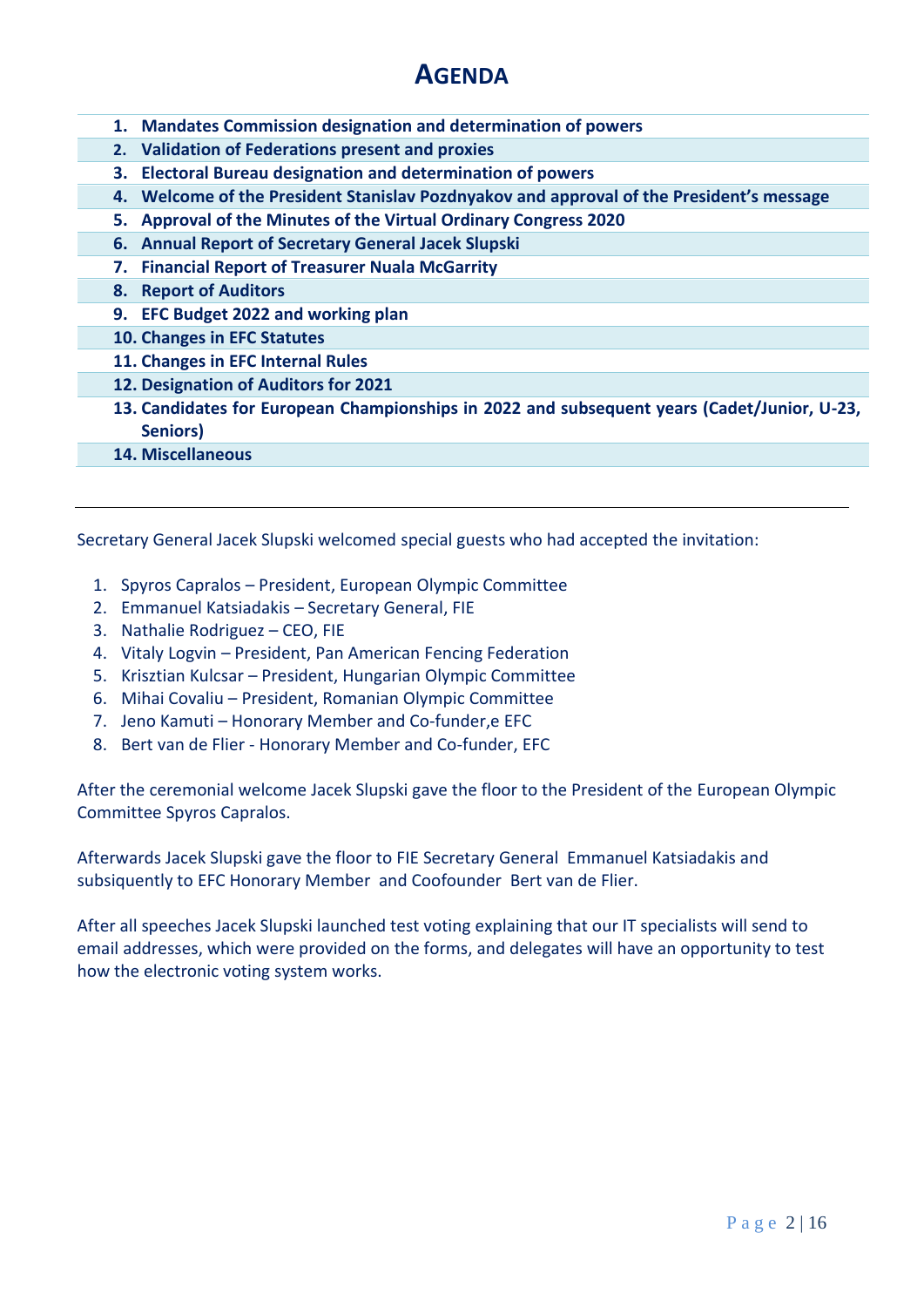## **1. Mandates Commission designation and determination of powers**

At the beginning, Jacek Slupski explained the legal background of the Mandates Commission:

*In accordance with the point 2.8 of the Internal Rules, Mandates Commission is responsible for verifying mandates and proxies.*

Jacek Slupski informed that the Commission is to be composed of three members designated by the Executive Committee.

EFC Executive Committee approved a composition of the Commission as follows:

- 1. Maurizio Annitto EFC Auditor, **Chairman**
- 2. Julius Kralik EFC Sport Director
- 3. Elena Grishina EFC Media Manager

Jacek Słupski gave the floor to the Chairman of the Commission Maurizio Annitto who officially announced that based on the documentation provided by the Secretary General, the Mandates Commission confirms that there are 42 fully paid up Member Federations who can participate at the Congress (Article 4.2.1 of Statutes) and 3 Member federations who have not paid the annual membership fee (Albania , San Marino and Slovenia) and therefore cannot participate at the Congress with the right to speech and vote.

Furthermore, the Mandates Commission confirmed 3 proxy forms:

1) AUT to GER. 2) MON to FRA. 3) SVK to CZE.

## **2. Validation of federations present and proxies**

Jacek Slupski read all countries in alphabetic order and asked delegates to confirm their presence when they hear their country.

| $N^{\circ}$    | <b>FEDERATION</b>     | <b>Date</b>               | <b>Votes</b> |
|----------------|-----------------------|---------------------------|--------------|
| 1              | <b>ARMENIA</b>        | <b>Present physically</b> |              |
| $\overline{2}$ | <b>AUSTRIA</b>        | PROXY TO GERMANY          |              |
| 3              | <b>AZERBAIJAN</b>     | <b>Present physically</b> |              |
| 4              | <b>BELGIUM</b>        | Present on-line           |              |
| 5              | <b>BELARUS</b>        | <b>Present physically</b> |              |
| 6              | <b>BULGARIA</b>       | <b>Present physically</b> |              |
| $\overline{7}$ | <b>CROATIA</b>        | <b>Present physically</b> |              |
| 8              | <b>CYPRUS</b>         | Present on-line           |              |
| 9              | <b>CZECH REPUBLIC</b> | <b>Present physically</b> |              |
| 10             | <b>DENMARK</b>        | Present on-line           |              |
| 11             | <b>SPAIN</b>          | <b>Present physically</b> |              |
| 12             | <b>ESTONIA</b>        | <b>Present physically</b> |              |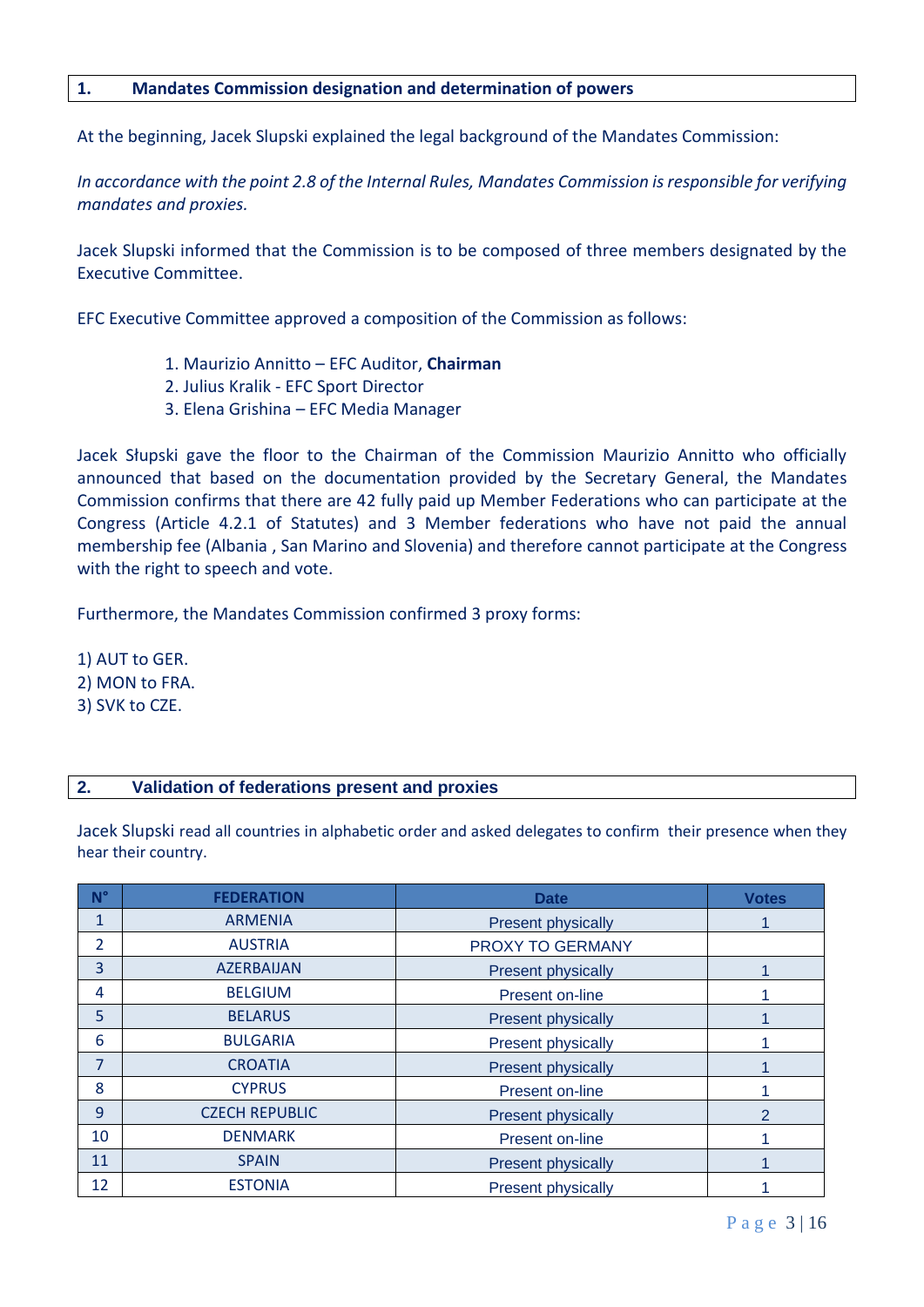| 13 | <b>FINLAND</b>         | <b>Present physically</b> | $\overline{1}$ |
|----|------------------------|---------------------------|----------------|
| 14 | <b>FRANCE</b>          | <b>Present physically</b> | $\overline{2}$ |
| 15 | <b>GREAT BRITAIN</b>   | Present on-line           | $\overline{1}$ |
| 16 | <b>GEORGIA</b>         | <b>Present physically</b> | $\mathbf{1}$   |
| 17 | <b>GERMANY</b>         | <b>Present physically</b> | $\overline{2}$ |
| 18 | <b>GREECE</b>          | Present physically        | 1              |
| 19 | <b>HUNGARY</b>         | <b>Present physically</b> | $\mathbf{1}$   |
| 20 | <b>IRELAND</b>         | <b>Present physically</b> | 1              |
| 21 | <b>ICELAND</b>         | <b>Present physically</b> | 1              |
| 22 | <b>ISRAEL</b>          | Present physically        | 1              |
| 23 | <b>ITALY</b>           | <b>Present physically</b> | $\mathbf{1}$   |
| 24 | <b>LATVIA</b>          | <b>Present physically</b> | 1              |
| 25 | <b>LITHUANIA</b>       | <b>Present physically</b> | 1              |
| 26 | <b>LUXEMBOURG</b>      | <b>Present physically</b> | 1              |
| 27 | <b>MOLDOVA</b>         | <b>Present physically</b> | $\mathbf{1}$   |
| 28 | <b>NORTH MACEDONIA</b> | <b>Present physically</b> | 1              |
| 29 | <b>MALTA</b>           | Present on-line           | $\overline{1}$ |
| 30 | <b>MONACO</b>          | PROXY TO FRANCE           |                |
| 31 | <b>NETHERLANDS</b>     | <b>Present physically</b> | $\overline{1}$ |
| 32 | <b>NORWAY</b>          | Present on-line           | $\overline{1}$ |
| 33 | <b>POLAND</b>          | <b>Present physically</b> | $\mathbf{1}$   |
| 34 | <b>PORTUGAL</b>        | Present on-line           | 1              |
| 35 | <b>ROUMANIA</b>        | <b>Present physically</b> | $\overline{1}$ |
| 36 | <b>RUSSIA</b>          | Present physically        | 1              |
| 37 | <b>SLOVENIA</b>        | Absent                    |                |
| 38 | <b>SERBIA</b>          | <b>Present physically</b> | $\overline{1}$ |
| 39 | SWITZERLAND            | <b>Present physically</b> | $\mathbf{1}$   |
| 40 | <b>SLOVAKIA</b>        | PROXY TO CZECH REPUBLIC   |                |
| 41 | <b>SWEDEN</b>          | <b>Present physically</b> | $\overline{1}$ |
| 42 | <b>TURKEY</b>          | Present physically        | 1              |
| 43 | <b>UKRAINE</b>         | <b>Present physically</b> |                |
|    |                        |                           | 42             |

Jacek Slupski announced that from 43 entitled to participate in the EFC Ordinary Congress, 42 were present or represented, which means that 42 of all full members participate in the Congress. The table below describes the quorum allowed us to make valid decisions:

| <b>Members</b> | Quorum  | <b>Simple majority</b> | <b>Statutes - Present or Represented</b> | Voting 2/3                      | Additional piont to the agenda and resolution (3/4 | 10% Secret voting |
|----------------|---------|------------------------|------------------------------------------|---------------------------------|----------------------------------------------------|-------------------|
| 43             | 100,00% | 22                     | 100,00%                                  | 29                              | 32                                                 |                   |
| 42             | 97,67%  | 22                     | 97,67%                                   | 28                              | 32                                                 |                   |
| 41             | 95,35%  | 21                     | 95,35%                                   | 27                              | 31                                                 |                   |
| 40             | 93,02%  | 21                     | 93,02%                                   | 27                              | 30                                                 |                   |
| 39             | 90,70%  | 20                     | 90,70%                                   | 26                              | 29                                                 |                   |
| 38             | 88,37%  | 20                     | 88,37%                                   | 25                              | 29                                                 |                   |
| 37             | 86,05%  | 19                     | 86,05%                                   | 25                              | 28                                                 |                   |
| 36             | 83,72%  | 19                     | 83,72%                                   | 24                              | 27                                                 |                   |
| 35             | 81,40%  | 18                     | 81,40%                                   | 23                              | 26                                                 |                   |
| 34             | 79,07%  | 18                     | 79,07%                                   | 23                              | 26                                                 |                   |
| 33             | 76,74%  | 17                     | 76,74%                                   | 22                              | 25                                                 |                   |
| 32             | 74,42%  | 17                     | 74,42%                                   |                                 | 24                                                 |                   |
| 31             | 72,09%  | 16                     | 72,09%                                   |                                 | 23                                                 |                   |
| 30             | 69,77%  | 16                     | 69,77%                                   |                                 | 23                                                 |                   |
| 29             | 67,44%  | 15                     | 67,44%                                   |                                 | 22                                                 |                   |
| 28             | 65,12%  | 15                     | 65,12%                                   |                                 | 21                                                 |                   |
| 27             | 62,79%  | 14                     | 62,79%                                   | Congress is not allowed to vote | 20                                                 |                   |
| 26             | 60,47%  | 14                     | 60,47%                                   |                                 | 20                                                 |                   |
| 25             | 58,14%  | 13                     | 58,14%                                   |                                 | 19                                                 |                   |
| 24             | 55,81%  | 13                     | 55,81%                                   |                                 | 18                                                 |                   |
| 23             | 53,49%  | 12                     | 53,49%                                   |                                 | 17                                                 |                   |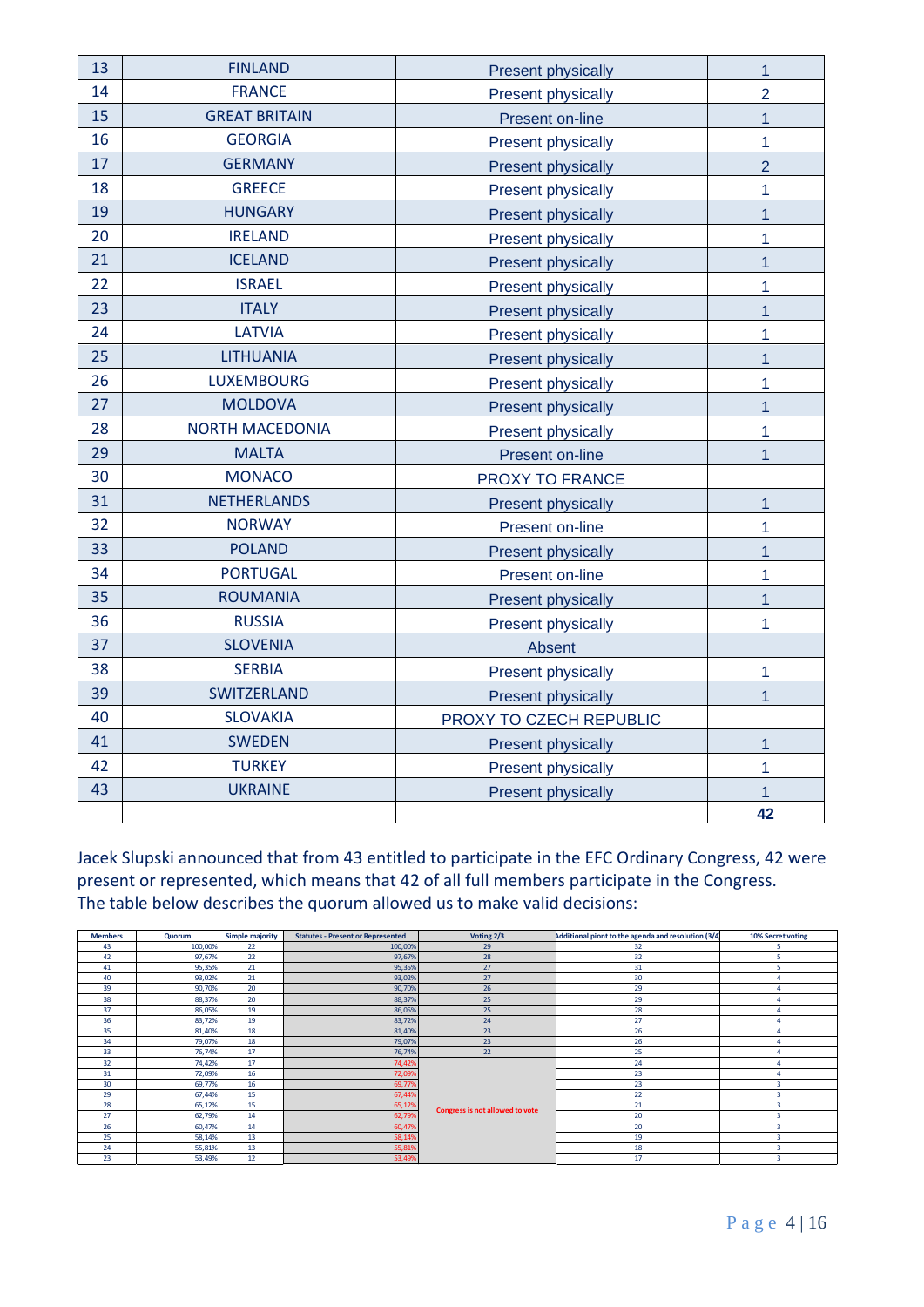Jacek Slupski explained to the Congress that before we move to the next item of our agenda the Congress needs to approve voting procedures.

He highlighted that only after approving voting procedures by the Congress delegates who are willing to represent their federations on-line will have an opportunity to attend our Congress with the right to speak and vote.

SG opened the vote. After the vote was closed a total of 36 valid votes in favor was registered. **It means that the voting procedures were approved.** 

## **3. Electoral Bureau designation and determination of powers**

Jacek Slupski informed that the Executive Committee recommends 3 persons to Electoral Bureau:

*In accordance to the point 3.1 of the Internal Rules an electoral bureau is composed of 3 members designated by the Congress.*

SG informed that the Executive Committee reccomended 3 persons to Electoral Bureau:

- 1. Elena Grishina EFC Media Manager, Chair
- 2. Julius Kralik EFC Sport Director
- 3. Veronica Gonczarova Second delegate of the Fencing Federation of LUX, without voting rights.

Above proposal has been consulted with EFC Legal Commission which did not find any contraindications with the Statutes and Internal Rules.

SG opened the vote. After the vote was closed a total of 36 valid votes in favor was registered. It means **that the proposed composition of the Electoral Bureau was approved by the Congress.**

## **4. Welcome of the President Stanislav Pozdnyakov and approval of the President's message**

Below is the President's address as recorded with minor alterations:

He started that it is emblematic that our Congress coincides with the celebration of World Fencing Day. He congratulated and thanked to all for this unique opportunity!

Since our previous in-person gathering back in 2019 we have been going through the unprecedented challenges and have had to reconsider most of our plans and approaches.

He emphasized that the challenges have also given us an opportunity to take a fresh look at the core values like solidarity, unity and respect, fellowship, and mutual support.

Following the decision of our 2020 Virtual Ordinary Congress he was delighted to meet most of delegates off-line here in Sochi.

At the very moment Russia and other nations are gradually continuing vaccination making it possible to get back to normality (more or less).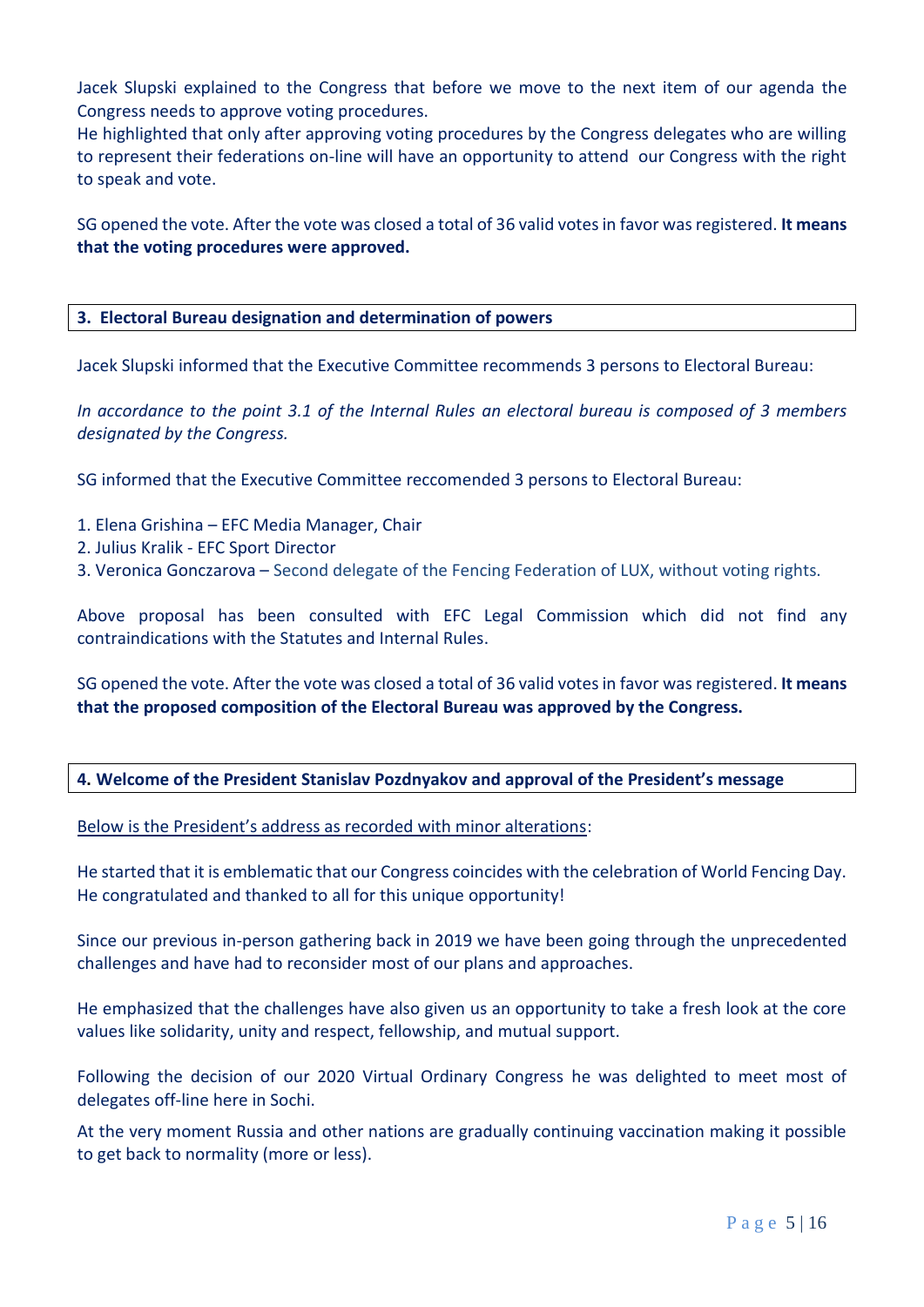## Dear colleagues!

Of course, the situation is still not the same everywhere in Europe and in the World – that is why we keep monitoring the developments carefully.

And that is also why we respect the fact that some Nations are still in a difficult situation. So we have decided to follow the examples of the IOC and the EOC – and hold the event in a hybrid format. I thank you all for support of our approach in that regard.

At the same time hybrid format can prove to be an opportunity for all delegates to represent their federations at the Congress.

For it is not just a supreme governing body, it for sure the most important platform for our work and decision-making.

We are entering into another quadrennium and it is our task to outline the priorities of our further activities.

Despite the fact that most of our offline activities have been revised or even cancelled due to the pandemic, we have not stopped moving forward and developing new online projects, initiatives and ideas which will definitely pay-back when we come back to the normal, the new-normal:

- Online education and promotion webinars for: Referees; Technicians; Publicity and Marketing managers
- Preparations for the EFC  $30<sup>th</sup>$  Anniversary and celebrations
- Successful integration of Senior European Championships with the III-rd European Games contract with EOC signed for 2023 edition in Poland
- Numerous campaigns on social media
- Continuous support to our member federations to help you through the turbulence of the global pandemic.

Finally, the success of Olympic Games in Tokyo where we have witnessed and experienced the magnitude of fencing integrity – 12 sets of medals for the first time in history. We can't but appreciate the accomplishment of the FIE President.

The experience of the last 19 (COVID) months is controversial but it has given us vision and tools for the benefit of future sport generations.

In addition to financial support from the FIE we have also managed to secure extra funding for our activities throughout the next three years.

We expect to continue allocating additional funds to directly support fencing Nations on a case-by-case basis. I hope you will support this initiative.

As we started back in 2017, we keep moving forward together, joining our efforts and expertise to support the minor fencing federations and provide better sustainability for bigger fencing Nations within our community.

As at any Congress – today we will take decisions that will influence the future and wellbeing of fencing and every European member-federation!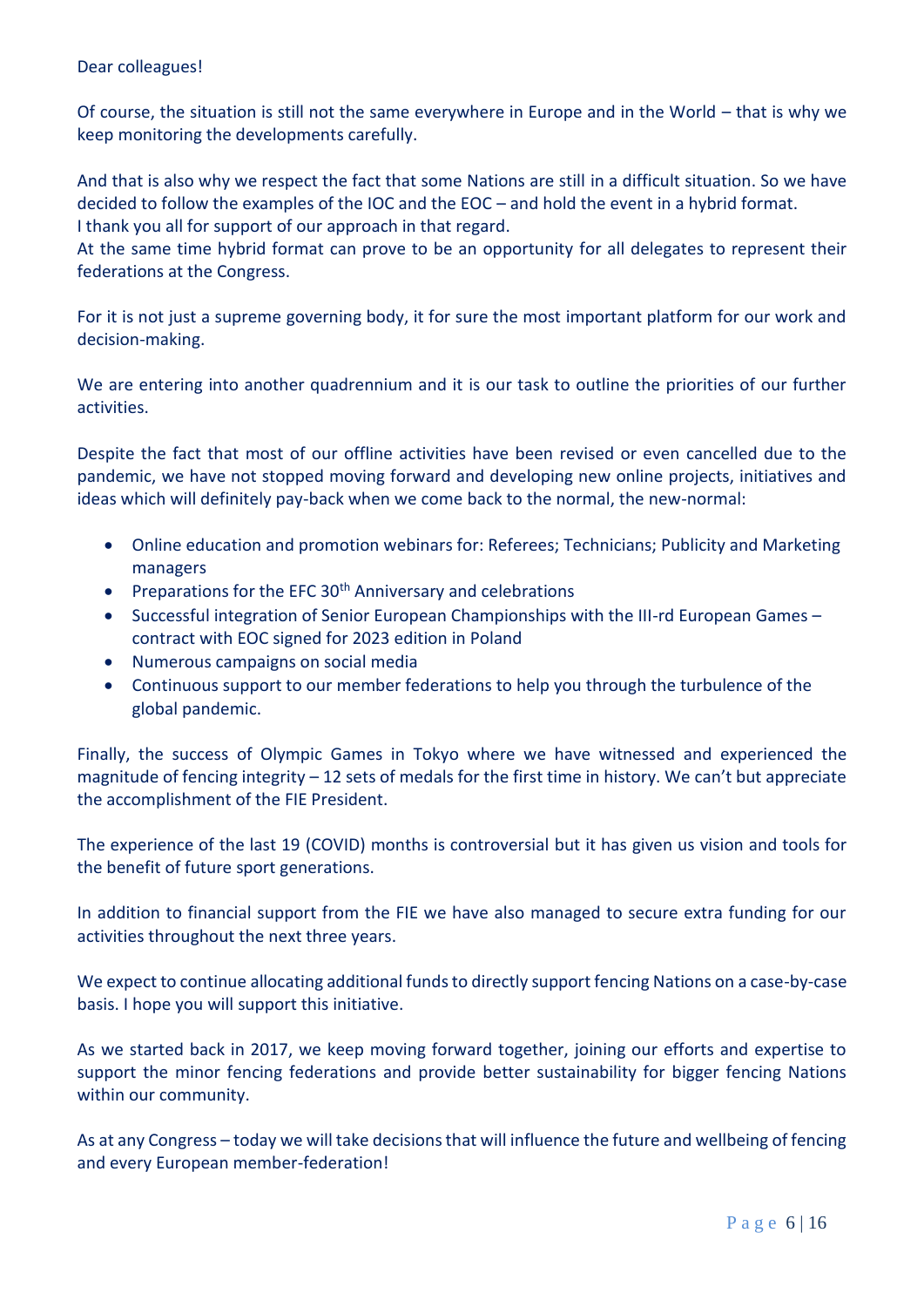He wished all productive work, constructive and substantive discussions. But above all  $-$  unity in decision making and further actions that will enable us to improve the situation locally and ensure the brighter future of European fencing.

Let us Stay Healthy, Stay Strong and even #StrongerTogether.

After the President's welcome Congress approved welcome address of the President by applause.

## **5. Approval of the minutes of the Virtual Ordinary Congress - 2020**

Secretary General Jacek Slupski reminded that according to point 4.3 of the Internal Rules the Minutes should be communicated to all Member Federations at the latest 3 months after the Congress. He confirmed that on December 9, 2020 the Minutes have been sent to all NF-s and until the day of the Congress no remarks had been submitted. SG opened the vote. After closing the voting he announced that 39 valid votes in favor have been registered. **It meant that the minutes from the Virtual Congress 2020 were approved.**

## **6. Annual Report of the Secretary General Jacek Slupski**

The Annual Report was provided in advance to all federations at 10.08.2021, therefore Jacek Slupski asked all delegates for remarks, comments and opinions to the annual report. SG opened the vote. After closing voting announced that 37 valid votes in favor were registered. **It means that the Annual Report of the Secretary General was approved.**

## **7+8. Financial report of treasurer Nuala McGarrity + Report of auditors**

Mrs. Nuala McGarrity presented the Financial Report provided to the federations about the state of EFC budget. She explained each position of the financial report in accordance with below tables:

## Financial report :

| Income                      | <b>Amount</b>  |  |  |
|-----------------------------|----------------|--|--|
| <b>Restricted income</b>    | 112 512,00 EUR |  |  |
| <b>Subventions from FIE</b> | 50 416,00 EUR  |  |  |
| <b>Annual Grants</b>        | 46 665,00 EUR  |  |  |
| Covid-19 Grant              | 3 751,00 EUR   |  |  |
| <b>Licence fees</b>         | 74 784,00 EUR  |  |  |
| <b>Memberships Fees</b>     | 16 455,00 EUR  |  |  |
|                             | 254 168,00 EUR |  |  |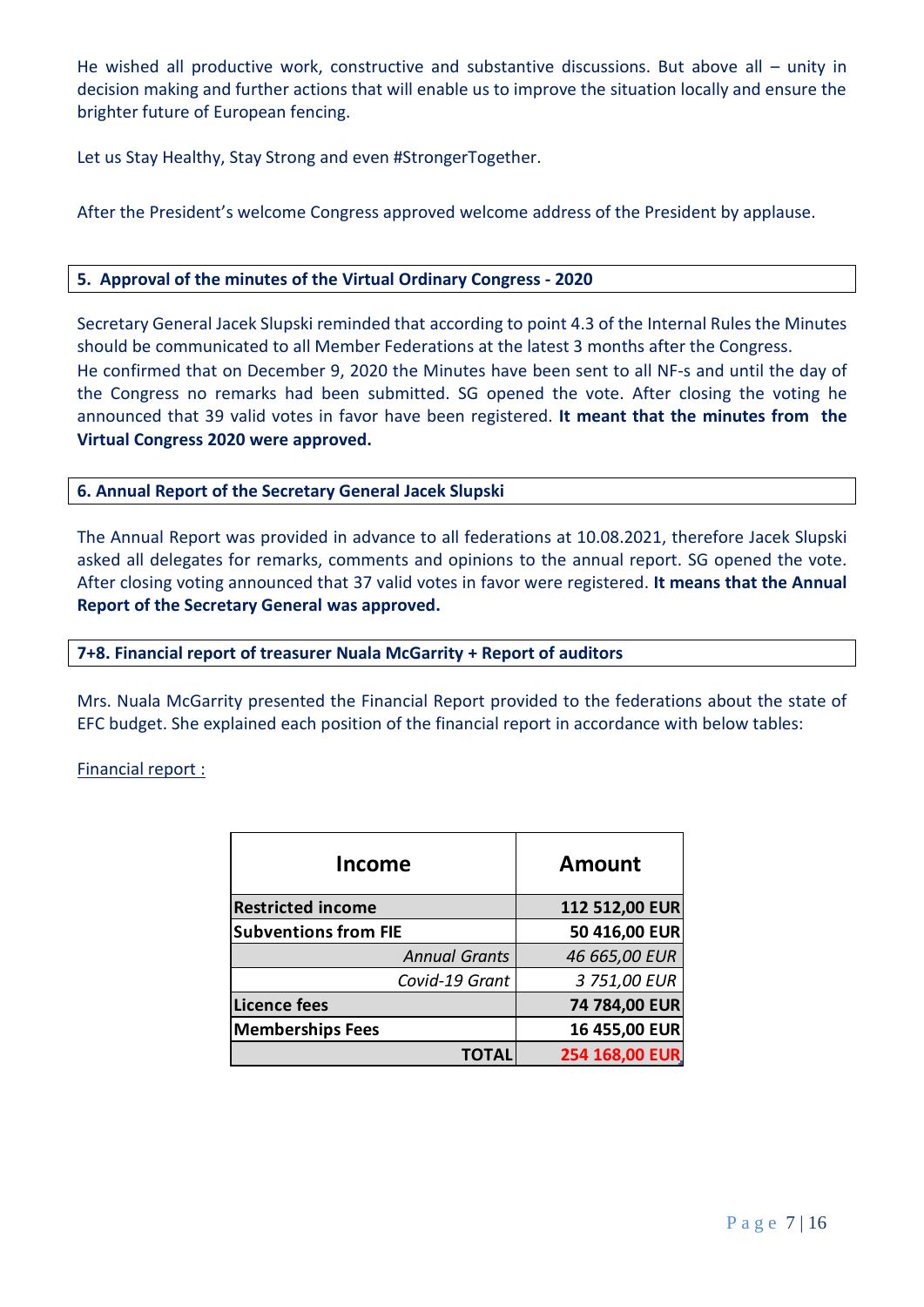| <b>OPERATING EXPENSES</b>        | <b>AMOUNT</b>  |
|----------------------------------|----------------|
| <b>Restricted Expenditure</b>    | 53 097,00 EUR  |
| Championship Expenses            | 5 529,00 EUR   |
| Cadet Circuit & Under 23 Circuit | 2 252,00 EUR   |
| Special Support                  | 30 738,00 EUR  |
| <b>Administration Costs</b>      | 54 113,00 EUR  |
| Referees Commission and Projects | 25 199,00 EUR  |
| Video Referees System            | 647,00 EUR     |
| Social Media/WebPortal           | 30 234,00 EUR  |
| <b>Other Expenses</b>            | 8 905,00 EUR   |
| <b>TOTAL</b>                     | 210 714,00 EUR |

| <b>RESTRICTED INCOME</b>                        | <b>AMOUNT</b>      |  |
|-------------------------------------------------|--------------------|--|
| <b>Subventions from FIE</b>                     | 97 235 EUR         |  |
| <b>National Federations &amp; Championships</b> | 50 997 EUR         |  |
| <b>Technical Director</b>                       | 22 263 EUR         |  |
| <b>Championships Support</b>                    | 18 418 EUR         |  |
| <b>Webinar Grant</b>                            | 5 557 EUR          |  |
| <b>Foundation for the Future of Fencing:</b>    | <b>15 277 EUR</b>  |  |
| President's Programme                           | <b>15 277 EUR</b>  |  |
| TOTAL                                           | <b>112 512 EUR</b> |  |

| <b>RESTRICTED PAYMENTS</b> | <b>AMOUNT</b> |
|----------------------------|---------------|
| President's Programme      | 15 277 EUR    |
| Technical Director         | 29 600 EUR    |
| <b>Referees Webinars</b>   | 8 220 EUR     |
| <b>TOTALI</b>              | 53 097 EUR    |

| <b>ADMINISTRATION COSTS</b>     | <b>AMOUNT</b>     |
|---------------------------------|-------------------|
| <b>General Secretary</b>        | 12 000 EUR        |
| <b>General Secretary - Rent</b> | <b>12 000 EUR</b> |
| Treasurer                       | 6 000 EUR         |
| Bureau, Comex & Congress        | 10 815 EUR        |
| Insurance                       | 7 530 EUR         |
| <b>Accountants' Fees</b>        | 2 000 EUR         |
| Audit fees & expenses           | 2 096 EUR         |
| <b>TOTAL</b>                    | <b>52 441 EUR</b> |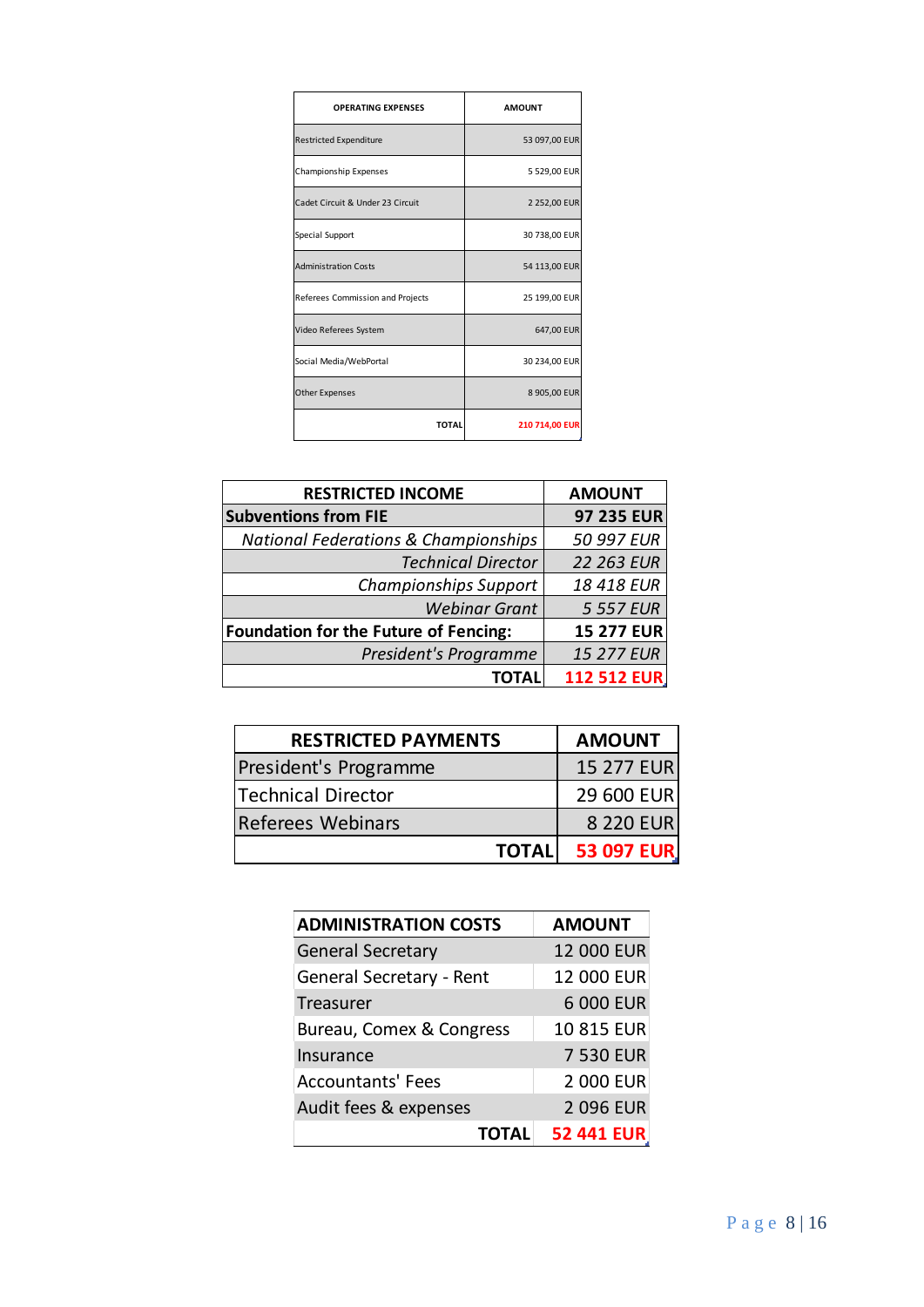There were no comments and questions to the financial report and Nuala McGarrity gave the floor to the EFC Auditor Maurizio Annitto.

The Auditor thanked Treasurer Nuala McGarrity and Secretary General Jacek Slupski for a fruitful cooperation. The signed report from the Auditor Maurizio Annitto for the financial year 2020 was provided with all relevant documents in advance to the MFs before the Congress. All other details are specified in the Report of the Auditor which is attached hereto.

After presentation of the Auditor's report by Maurizio Annitto, Jacek Slupski SG opened the vote to approve the financial report of the Treasurer Nuala McGarrity. After closing voting, he announced that 35 valid votes in favor were registered. **It means that the Financial Report of the Treasurer was approved.**

Afterwords SG opened the voting to approve the auditor's report. After closing voting, he announced that 36 valid votes in favour were registered. **It means that the Auditor's report was approved.**

# **9. EFC budget for 2022 and working plan**

Mrs. Nuala McGarrity presented the budget for 2022 corresponding to the working plan.

## Income:

| N | Income:                                        | 2022           |
|---|------------------------------------------------|----------------|
|   | <b>FIE Subsidy</b>                             | 20 500,00 EUR  |
| 2 | FIE 'extra' Subsidy                            | 22 400,00 EUR  |
| 3 | <b>FIE for Federations &amp; Championships</b> | 130 000,00 EUR |
| 4 | <b>FIE for Regional Sport Director</b>         | 20 500,00 EUR  |
| 5 | Licences                                       | 60 000,00 EUR  |
| 6 | <b>Membership Fees</b>                         | 13 500,00 EUR  |
|   | FFF - President's Programme                    | 350 000,00 EUR |
|   | <b>TOTAL INCOME</b>                            | 616 900,00 EUR |
|   |                                                |                |
|   | <b>REVENUE STRUCTURE</b>                       | 2022           |
|   | <b>FIE</b>                                     | 193 400,00 EUR |
|   | <b>President's Programme</b>                   | 350 000,00 EUR |
|   | <b>EFC</b>                                     | 73 500,00 EUR  |
|   |                                                | 616 900,00 EUR |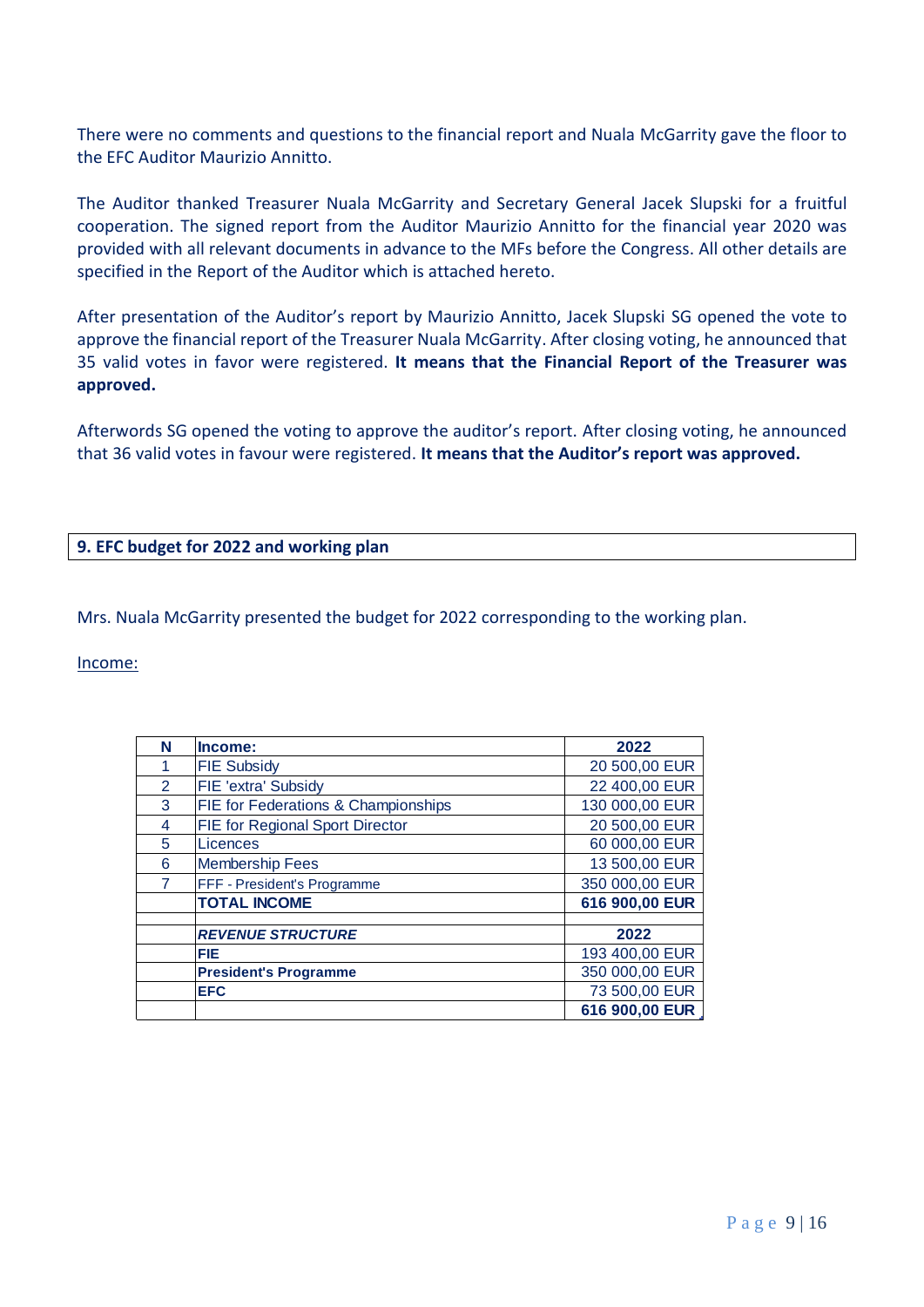## Expenditures:

|                                                    | N               | <b>Expenditure:</b>                                                                                                                                                                        | 2022            |  |
|----------------------------------------------------|-----------------|--------------------------------------------------------------------------------------------------------------------------------------------------------------------------------------------|-----------------|--|
|                                                    | 1               | Support for Championships & Nat Federations                                                                                                                                                | 130 000,00 EUR  |  |
| $\overline{2}$<br>Secretary General - office costs |                 | 12 000,00 EUR                                                                                                                                                                              |                 |  |
| 3<br><b>Secretary General</b>                      |                 | 18 000,00 EUR                                                                                                                                                                              |                 |  |
| 4<br><b>Treasurer</b>                              |                 |                                                                                                                                                                                            | 12 000,00 EUR   |  |
|                                                    | 5               | Regional Sport Director per diems                                                                                                                                                          | 24 000,00 EUR   |  |
|                                                    | 6               | Regional Sport Director office costs                                                                                                                                                       | 5 500,00 EUR    |  |
|                                                    | $\overline{7}$  | Regional Sport Director - travel expenses                                                                                                                                                  | 5 000,00 EUR    |  |
|                                                    | 8               | <b>COMEX</b>                                                                                                                                                                               | 50 000,00 EUR   |  |
|                                                    | 9               | <b>Web Portal</b>                                                                                                                                                                          | 10 000,00 EUR   |  |
|                                                    | 10              | <b>Social Media</b>                                                                                                                                                                        | 25 000,00 EUR   |  |
|                                                    | 11              | Cadet Circuit, U-14 and U-23 Circuits                                                                                                                                                      | 10 000,00 EUR   |  |
|                                                    | 12              | <b>Referees Project</b>                                                                                                                                                                    | 40 000,00 EUR   |  |
|                                                    | 13              | New Sabre Referees Project                                                                                                                                                                 | 10 000,00 EUR   |  |
|                                                    | 14              | <b>New Foil Referees Project</b>                                                                                                                                                           | 10 000,00 EUR   |  |
|                                                    |                 | <b>Epee Referees Project</b>                                                                                                                                                               | 10 000,00 EUR   |  |
|                                                    |                 | Webinars                                                                                                                                                                                   | 20 000,00 EUR   |  |
|                                                    | 15              | Congress                                                                                                                                                                                   | 20 000,00 EUR   |  |
|                                                    | 16              | <b>Audit</b>                                                                                                                                                                               | 4 000,00 EUR    |  |
|                                                    | 17 <sub>2</sub> | Insurance                                                                                                                                                                                  | 7 800,00 EUR    |  |
|                                                    | 18              | <b>Bank</b>                                                                                                                                                                                | 4 000,00 EUR    |  |
|                                                    | 19              | Special support for some Federations                                                                                                                                                       | 100 000,00 EUR  |  |
|                                                    | 20              | <b>Commissions, Working Groups</b>                                                                                                                                                         | 50 000,00 EUR   |  |
|                                                    | 21              | President's programme                                                                                                                                                                      | 39 600,00 EUR   |  |
|                                                    |                 | <b>TOTAL EXPENDITURE</b>                                                                                                                                                                   | 616 900,00 EUR  |  |
|                                                    |                 | <b>EXPECTING RESULT</b>                                                                                                                                                                    | <b>EUR</b><br>÷ |  |
| to 350 000 EUR.<br>plan were approved.             |                 | No questions and comments were raised by delegates so SG opened the vote. After closing<br>announced that 39 valid votes in favor were registered. It means that the budget for 2022 and v |                 |  |
|                                                    |                 | 10. Changes in the EFC Statutes                                                                                                                                                            |                 |  |
|                                                    |                 | Jacek Slupski gave the floor to the President of EFC Legal Commission Etienne Van Cann who pre<br>proposed changes to the Statutes:                                                        |                 |  |
| <b>Current</b>                                     |                 |                                                                                                                                                                                            |                 |  |
|                                                    |                 | APPLICABLE THROUGH 31 <sup>ST</sup> DECEMBER 2019                                                                                                                                          |                 |  |
| 4.4.3                                              |                 | An elective congress will be conducted in 2017 and again in 2020, in 2017 for all position                                                                                                 |                 |  |
|                                                    |                 | except that of the President.                                                                                                                                                              |                 |  |
|                                                    |                 | An FIE observer, nominated by the FIE and at their expense, may attend the Elective Congress.                                                                                              |                 |  |
|                                                    |                 |                                                                                                                                                                                            |                 |  |
|                                                    |                 | <b>APPLICABLE FROM 1ST JANUARY 2020</b>                                                                                                                                                    |                 |  |
|                                                    |                 | 4.4.3 The Elective Congress is conducted every four years, during the year of the Olympic Ga                                                                                               |                 |  |
|                                                    |                 | in principle after the Olympic Games.                                                                                                                                                      |                 |  |
|                                                    |                 | An FIE observer, nominated by the FIE and at their expense, may attend the Elective Congress.                                                                                              |                 |  |

Nuala McGarrity emphasized that the position of the President's program increased from 100 000 EUR to 350 000 EUR.

No questions and comments were raised by delegates so SG opened the vote. After closing voting announced that 39 valid votes in favor were registered. **It means that the budget for 2022 and working plan were approved.**

|  |  |  |  |  | 10. Changes in the EFC Statutes |
|--|--|--|--|--|---------------------------------|
|--|--|--|--|--|---------------------------------|

Jacek Slupski gave the floor to the President of EFC Legal Commission Etienne Van Cann who presented proposed changes to the Statutes:

## **Current**

## **APPLICABLE THROUGH 31ST DECEMBER 2019**

4.4.3 The Elective Congress is conducted every four years, during the year of the Olympic Games, in principle after the Olympic Games.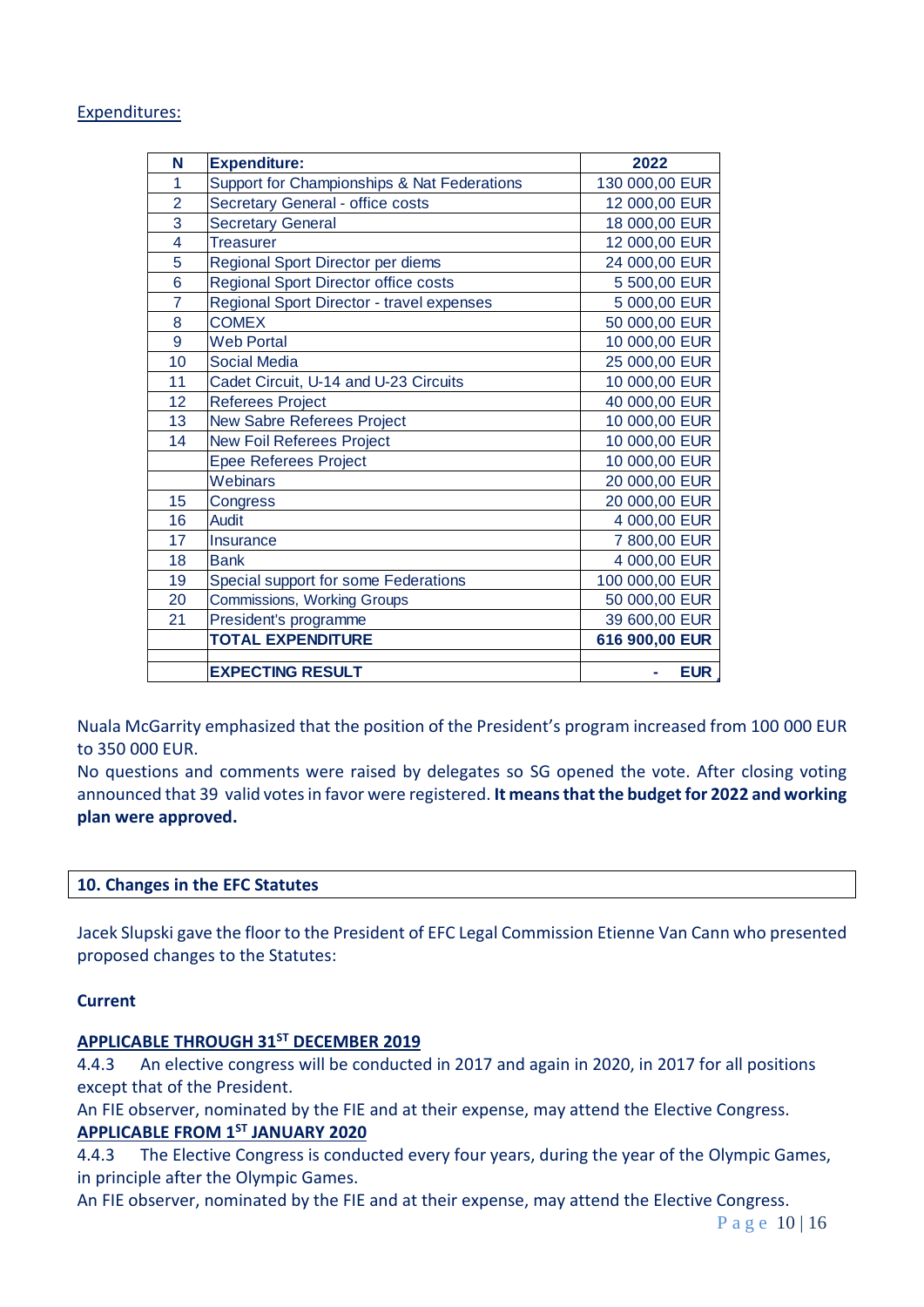## **Proposed**

## **APPLICABLE THROUGH 31ST DECEMBER 2023**

4.4.3 An elective congress will be conducted in 2021 and again in 2024, in 2021 for all COMEX positions and that of the President.

An FIE observer, nominated by the FIE and at their expense, may attend the Elective Congress. **APPLICABLE FROM 1ST JANUARY 2024**

4.4.3 The Elective Congress is conducted every four years, during the year of the Olympic Games, in principle after the Olympic Games.

An FIE observer, nominated by the FIE and at their expense, may attend the Elective Congress.

## **Rationale**

To remove obsolete articles introduced when aligning with the four-year Olympic cycle in 2017 and re-aligning with Olympic cycle after cycle got broken again due to COVID-19 pandemic.

## **Current**

## **APPLICABLE THROUGH 31ST DECEMBER 2019**

5.5.1 Exceptionally all those elected in 2017 will be elected for a term of three (3) years, that is to say until the 2020 elections. They are eligible for re-election at the end of their term of office.

# **APPLICABLE FROM 1ST JANUARY 2020**

5.5.1 They are elected for a term of four years. They are eligible for re-election at the end of their term of office.

## **Proposed**

## **APPLICABLE THROUGH 31ST DECEMBER 2023**

5.5.1 Exceptionally all those elected in 2021 will be elected for a term of three (3) years, that is to say until the 2024 elections. They are eligible for re-election at the end of their term of office.

## **APPLICABLE FROM 1ST JANUARY 2024**

5.5.1 They are elected for a term of four years. They are eligible for re-election at the end of their term of office.

## **Rationale**

Consequential to proposal for changes to 4.4.3.

# **Current APPLICABLE THROUGH 31ST DECEMBER 2019**

• 5.5.1 Elections for the Athletes Commission will be held at the European Senior Championships in 2017.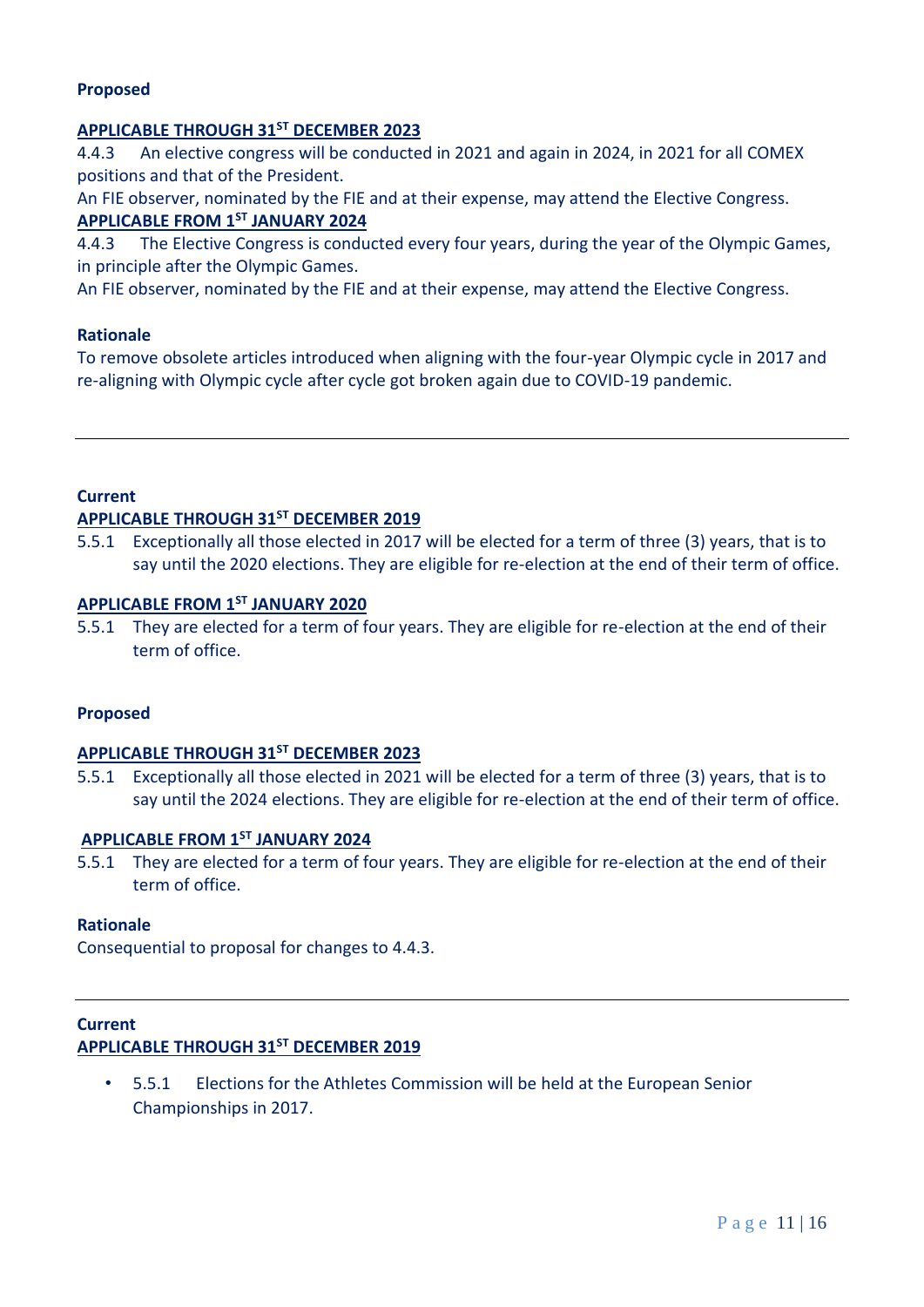## **APPLICABLE FROM 1ST JANUARY 2020**

• 5.5.1 The elections for the Athletes Commission are held at the European Senior Championships in the year of the Olympic Games. Those elected take office on the first day of the month following that meeting.

## **proposed**

Remove:

## **APPLICABLE THROUGH 31ST DECEMBER 2019**

• 5.5.1 Elections for the Athletes Commission will be held at the European Senior Championships in 2017.

#### Amend:

## **APPLICABLE FROM 1ST JANUARY 2020**

• 5.5.1 The elections for the Athletes Commission are held at the first European Senior Championships after each Olympic Games. Those elected take office on the first day of the month following that event.

#### **Rationale**

To provide a solution for the situation in which European Senior Championships are cancelled, that enables holding the election of the athletes' commission at the next European Senior Championships that are held while maintaining the electorate of fencers present at a European Senior Championships.

#### **Current**

5.5.3 Each member federation shall indicate to the EFC the name of its candidate two months before the first day of the European Senior Championships in the year of the Olympic Games

## **proposed**

5.5.3 Each member federation shall indicate to the EFC the name of its candidate two months before the first day of the first European Senior Championships after each Olympic Games take place.

#### **Rationale**

Consequential to proposal for changes to 5.5.1

#### **Current**

5.5.5 The athletes participating in the European Senior Championships in the year of the Olympic Games will elect six representatives from among these candidates for a four-year term.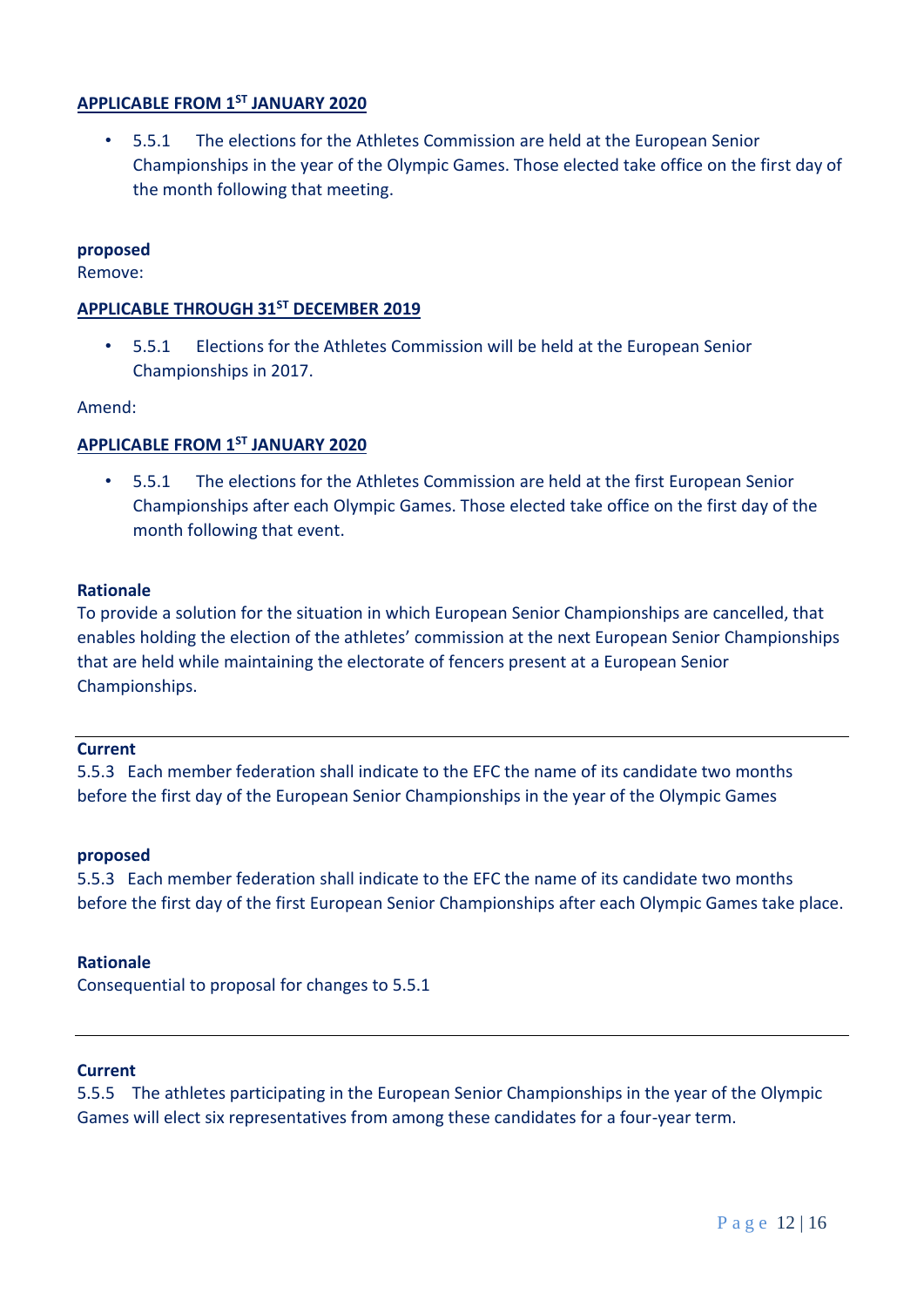## **proposed**

5.5.5 The athletes participating in the first European Senior Championships after each Olympic Games will elect six representatives from among these for a term expiring on the last day of the month in which the first European Senior Championship after each Olympics Games takes place.

#### **Rationale**

Consequential to proposal for changes to 5.5.1

Because all proposals refer to each other SG proposed to vote on all changes in the EFC Statutes comprehensively. No one was against, so SG opened the vote. After closing voting itw as announced that 39 valid votes in favor were registered. **It means that the all changes were approved.**

## **11. Changes in the EFC Internal Rules**

SG Jacek Slupski asked the president of the Legal Commission Etienne Van Cann to present changes in the Internal Rules:

## **Current**

## **ARTICLE 13.7 Technical Commission (SEMI)The Technical Commission is responsible for:**

13.7.1 Continuously studying the safety of equipment,

13.7.2 Examining all suggestions and proposals concerning equipment and presenting reports on these proposals to the Executive Committee,

13.7.3 Maintaining contact with the corresponding Commission of the FIE.

## **Proposed**

## **ARTICLE 13.7 Technical Commission (SEMI)The Technical Commission is responsible for:**

13.7.1 Continuously studying the safety of equipment,

13.7.2 Examining all suggestions and proposals concerning equipment and presenting reports on these proposals to the Executive Committee,

13.7.3 Maintaining contact with the corresponding Commission of the FIE.

13.7.4 Supervising weapon control activities (including conformance to the FIE publicity code) at European Championships.

## **RATIONALE**

To add the task of supervision of weapon control at European Championships.

After presenting changes there were no comments and SG opened the vote. After closing voting itw as announced that 38 valid votes in favor were registered. **It means that the above proposal was approved by the Congress.**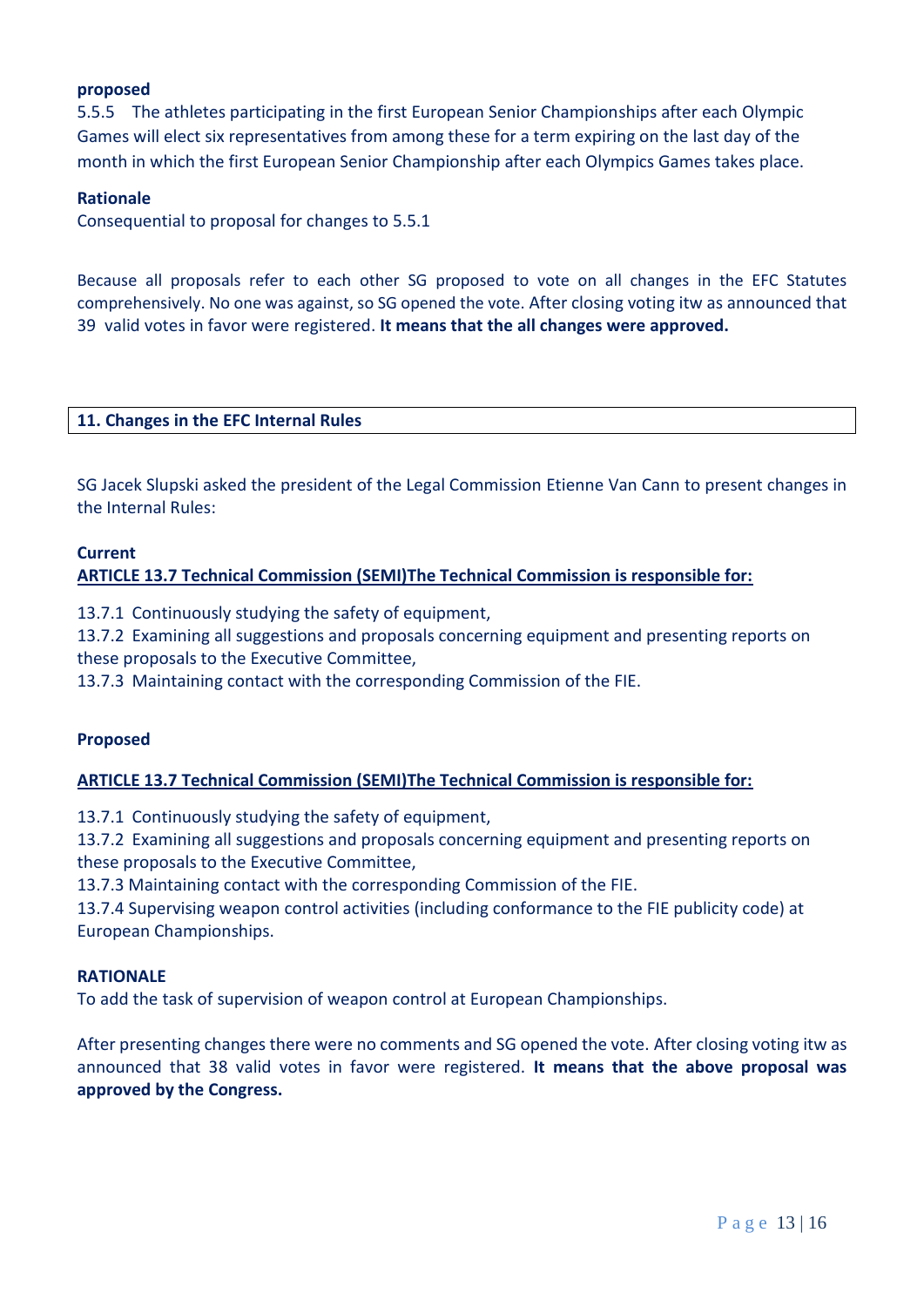## **12. Designation of the auditor for 2021**

Jacek Slupski pointed out that because of the fruitful and successful collaboration with Maurizio Annitto, the EFC Executive Committee recommends to the Congress continue cooperation with Maurizio Annitto for the next financial year.

SG opened the vote. After closing voting itw as announced that 37 valid votes in favor were registered.

## **It means that the proposal was approved by the Congress.**

## **13. Candidates for European Championships in 2022 and subsequent years (Cadet/Junior, U-23, Seniors)**

Jacek Slupski informed that before we move to presentations of organisers for 2022 it is a great opportunity to discuss about Senior European Championships which are to be held in Plovdiv between 14-19.10.2021. Without a single objection it has been unanimously decided that the Congress approves to include this topic into the agenda.

Jacek Slupski presented the historical overview of the issue:

- In April 2021, the FIE Executive Committee decided to postpone all senior zonal Championships until after the Olympic Games. In June, the FIE contacted all confederations to find out if they would be able to hold their Senior Zone Championships in 2021, and if so, the location and dates.
- A first survey organized several months ago by the EFC showed that the European federations were interested in participating in the senior European Championships.
- The FIE has taken all the necessary steps to free up dates in the calendar (14-19 October) for the senior European Championships.
- The EFC Executive Committee approved these dates. We asked the FIE Refereeing Commission to propose referees, which was done.
- The EFC announced the dates of the European Championships to its federations and launched a second survey in August in order to determine if they would consider participating in the European Championships. To date, two federations do not know, 25 have said yes, but without further details on the size of delegations, and the remaining federations have not responded.
- The Asian, Pan-American and African confederations have indicated that they are unfortunately not in a position to hold a senior zonal championship in 2021, due to the difficulties and restrictions in force because of the Covid pandemic, in that situation even if these Championships take place it is highly likely that points will not be awarded to the FIE rankings.
- Finally, the Bulgarian Government at the beginning of September announced new restrictions in order to fight against Covid and some European countries have issued restrictions concerning Bulgaria: Norway, Italy, Spain, Georgia. It is also possible that more countries will be included into the red list.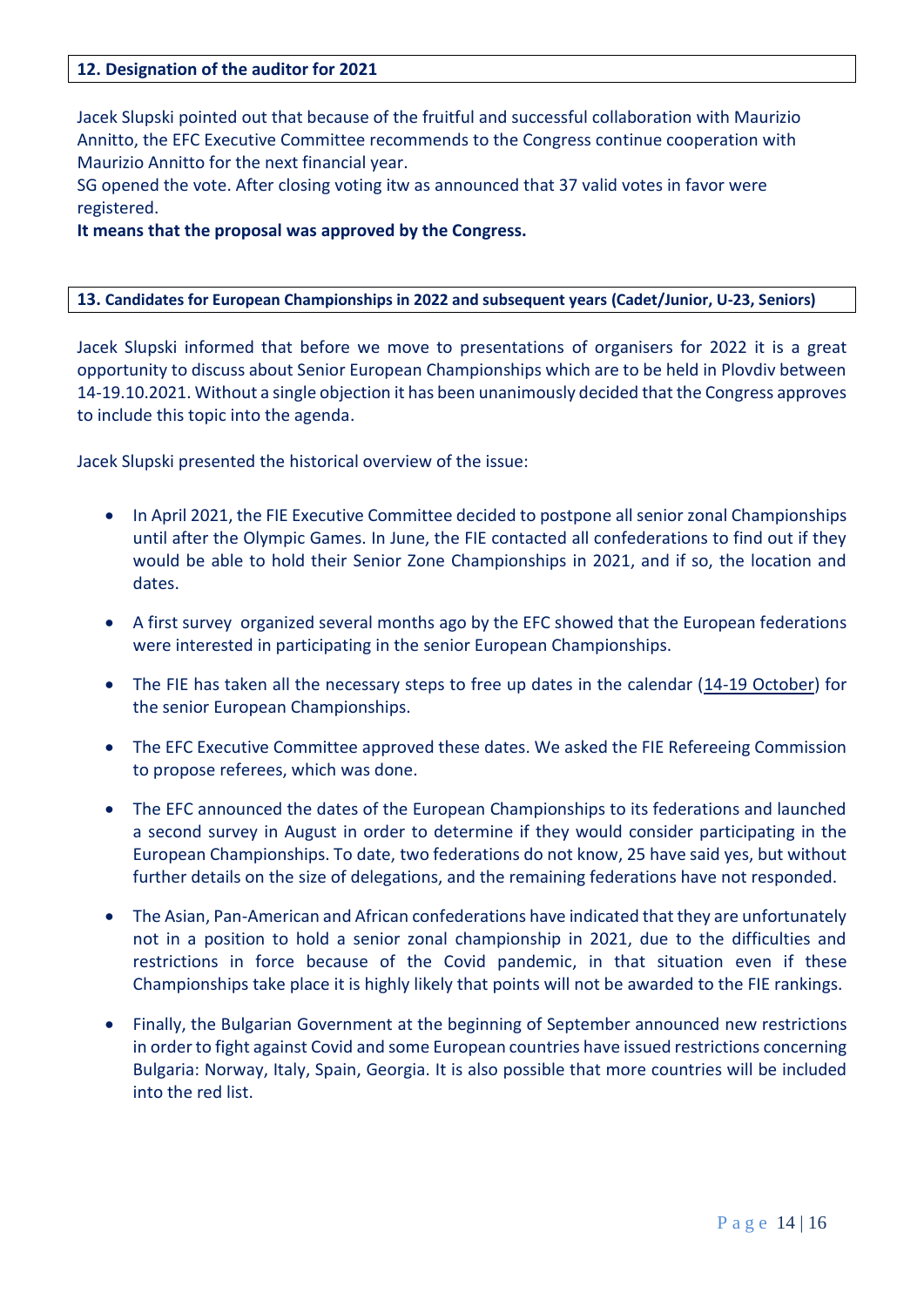After explanations a question for the vote was formulated by the Secretary General as follows: *Are you in favor to keep the Senior ECh in Plovdiv on October 14-19, 2021?* 

## **Results of the first secret vote:**

- A total 38 out of 42 federations present or represented have voted;
- 20 federations have voted to keep the 2021 ECh;
- 18 federations have voted against the 2021 Senior ECh;
- 4 federations have not voted.

## Pursuant to the EFC Statutes provision:

*4.5.3. If 3⁄4 (three quarters) of the Member Federations' delegates present at the Congress approve, the Congress may include in the agenda an item which has been submitted to the General Secretariat within a time limit shorter than the one mentioned in article 4.5.2 of the present Statutes. The resolution and any other decisions regarding the item shall be approved by a qualified majority of 3⁄4 (three quarters) of the votes of the delegates present at the Congress.*

It means that as the 34 of votes were not reached the majority of delegates were not in favor to keep Senior European Championships in Plovdiv in 2021.

As a next step it has been proposed that Plovdiv joins two other candidates for 2022 ECh. SG opened the vote. After closing the voting, SG announced that 32 federations have voted to add Plovdiv to the list of candidates for 2022. **It means that Plovdiv was added to the list of candidates of Senior European Championships in 2022.** 

## **14. Candidates for European Championships in 2022 and subsequent years (Cadet/Junior, U-23, Seniors)**

Jacek Slupski informed that before we start the presentations of candidates he reminded that because of the extraordinary situation with global pandemic the C&J European Championships which were supposed to be held in Novi Sad (SRB) event were cancelled.

However, respecting the financial efforts and huge contribution on preparations to that Event and in order to secure the budget from the Serbian Government and local authorities of Novi Sad, on the urgent written request of the Serbian Fencing Federation to provide the certificate of maintaining this event in 2022, which was prerequisite to secure budgets, the EFC Executive Committee decided in June to hand over the organisation of this event to Novi Sad.

However, to maintain our current procedure and practice, the SG asked Serbian Fencing Federation to make a presentation. After the presentation, on the request of the President Stanislav Pozdnyakov the Congress approved the organisation of the C&J European Championships in Novi Sad by applause.

Jacek Slupski asked candidate for U-23 European Championships in 2022 Estonian Fencing Federation to make a presentation. As Tallin was the single organiser, on the request of the President Stanislav Pozdnyakov the Congress approved the organisation of the U-23 European Championships in Tallin by applause.

Jacek Slupski asked candidates for Senior European Championships in 2022 to make presentations in the alphabetic order:

- Antalya (TUR)
- Basel (SUI)
- Plovdiv (BUL)